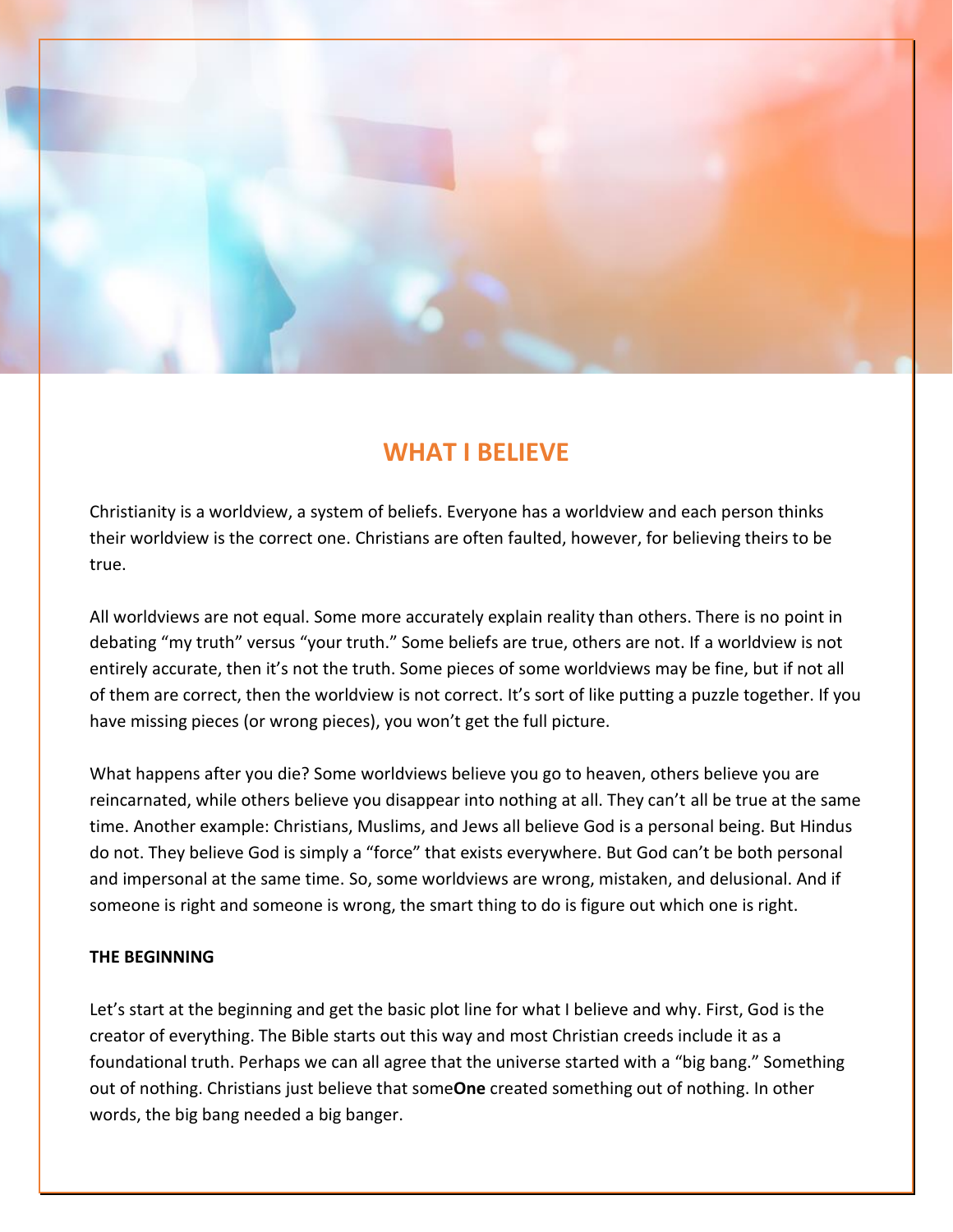#### **GOD**

God is maker and sovereign over creation [John 1:3, Colossians 1:16]. This puts God as the main central character (not us). HE is a person, this is HIS story, and everything belongs to HIM. God is distinct (separate) from nature. He created nature; He is not nature. His role is a King over a kingdom. Our role is to glorify the King. It's not so much about God's plan for your life as it is about your life for God's plan. Let that sink in. God's purposes are central, not yours. Once you are completely clear on this, many things will change for you.

We are not gods (as in Hinduism or New Age worldviews). If that were true, Jesus was wrong about almost everything He said. And remember, both worldviews can't be correct at the same time. We are dependent on external things for our existence, our survival. Therefore, we are not gods. We are not supernatural beings, not the center of the universe, not all-powerful, and not all-knowing. We owe our very existence to God who made us from dust, sustains us, and will return our mortal bodies to dust one day.

#### **MAN**

It does not mean we are not special though! We are not gods, but we are not junk either (it doesn't have to be one extreme or the other). We have built-in value, simply by being human. We are "fearfully and wonderfully" made, essential from the beginning [Psalm 139:14]. We do nothing to gain our value, and nothing can take it away. Of all creation, our lives are unique and special and different – bearing the very image of God (His likeness) with His imprint on our souls.

This belief makes Christianity dramatically different from any other worldview, and it changes everything in two important ways:

- Because we are valuable from the beginning (no matter our age, race, gender, etc.) our lives are worth protecting, whether we are the smallest embryo or feeble and drooling in our twilight years
- His imprint on our souls allows us to be friends with God (not an equal, but a friend). Our King is not distant like a royal, but close like a Father. That is what people mean when they say they have a "relationship" with God. It is what we were made for.

God provided everything humans would need to be happy, fulfilled, productive, and purposeful. Most importantly, He provided a relationship with Himself. But, while humans are beautifully and wonderfully made, they are also broken. There's no getting around it. Something went wrong somewhere along the line…and it had nothing to do with poverty, lack of education, or genetics. Our society didn't cause this. It happened way back at the beginning, from the very start.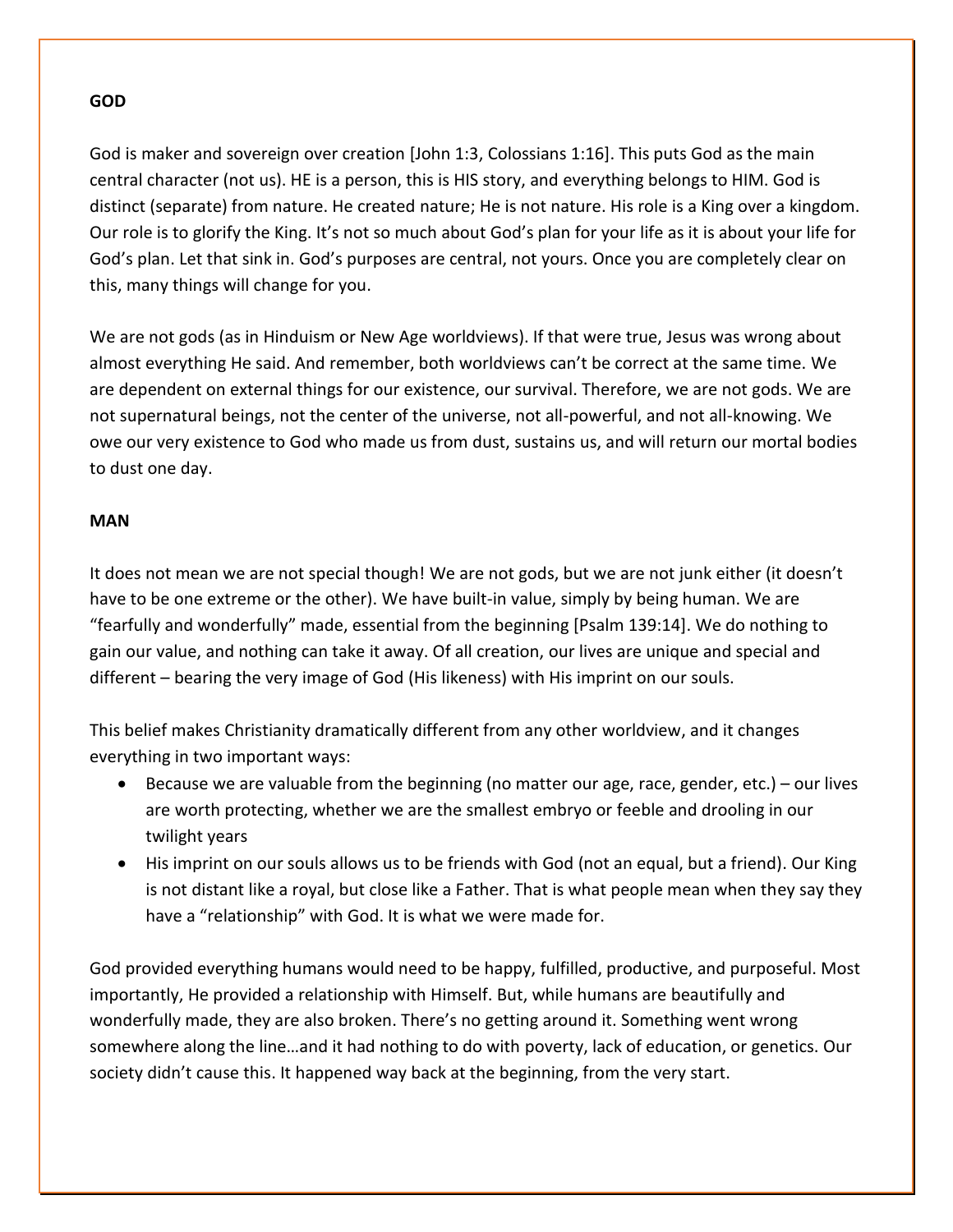Does all seem perfectly well with the world to you? Or does it seem like something has gone terribly wrong – like it somehow got broken along the way? Yes, something is wrong with the world, and we all know it.

God has always been in charge, but He gave humans – His most valuable creation – considerable free will. The first humans chose to sin (rebel against God) with their free will. As a result, they broke the world. It's a mess now, being run by strong-willed children doing as they please.

The problem of "evil" in the world is that it is *within* us. We are guilty and we know that too. The brokenness of the world started with brokenness in us. But we are not simply malfunctioning machines that need to be fixed. We are sinners who need to be forgiven by a holy God who created us. We have all sinned and that sin must be paid for, atoned for, answered for. Forgiving yourself won't fix the problem. While that approach is currently popular, you simply can't provide your own pardon. The pardon must come from the one who was wronged (God).

Perhaps you don't think you're so bad. Have you ever broken one commandment? What then? Have your motives always been good? Yes, there is always someone worse than you, but don't fool yourself. No one comes close to what is actually required – and that is perfection. There is only one standard that matters; the one our lives will be tested against at the end.

Are you beginning to see just how broken we are? Sin is the problem with the world today. Our sin. The thing that went wrong with humans caused what went wrong with the world. There was a real place in real time when real disobedience (sin) occurred on earth, and that rebellion forever changed the world and everything in it. This rebellion did not bring its promised freedom, enlightenment, or independence. Instead, it brought brokenness, guilt, and struggle.

## **SPIRITUAL WARFARE**

Satan, the tempter, is very real. His suggestion to eat the fruit of a certain tree in the Garden of Eden was a test of Adam & Eve's trust in God. His deception started a real war in the invisible (spiritual) realm. Jesus certainly believed the devil and his minions were real, and he dealt with them frequently.

Yes, there is an invisible war going on and the devil commands the opposing army. We are living in the part of the universe currently occupied by the rebels. Enemy-occupied territory – that's what this world is now. The Bible makes it quite clear that man's conflict in the visible realm is tied to a battle going on in a realm that is not visible but is still completely real. And the things we do not see matter a lot more in this struggle than the things we do see [Ephesians 6:12].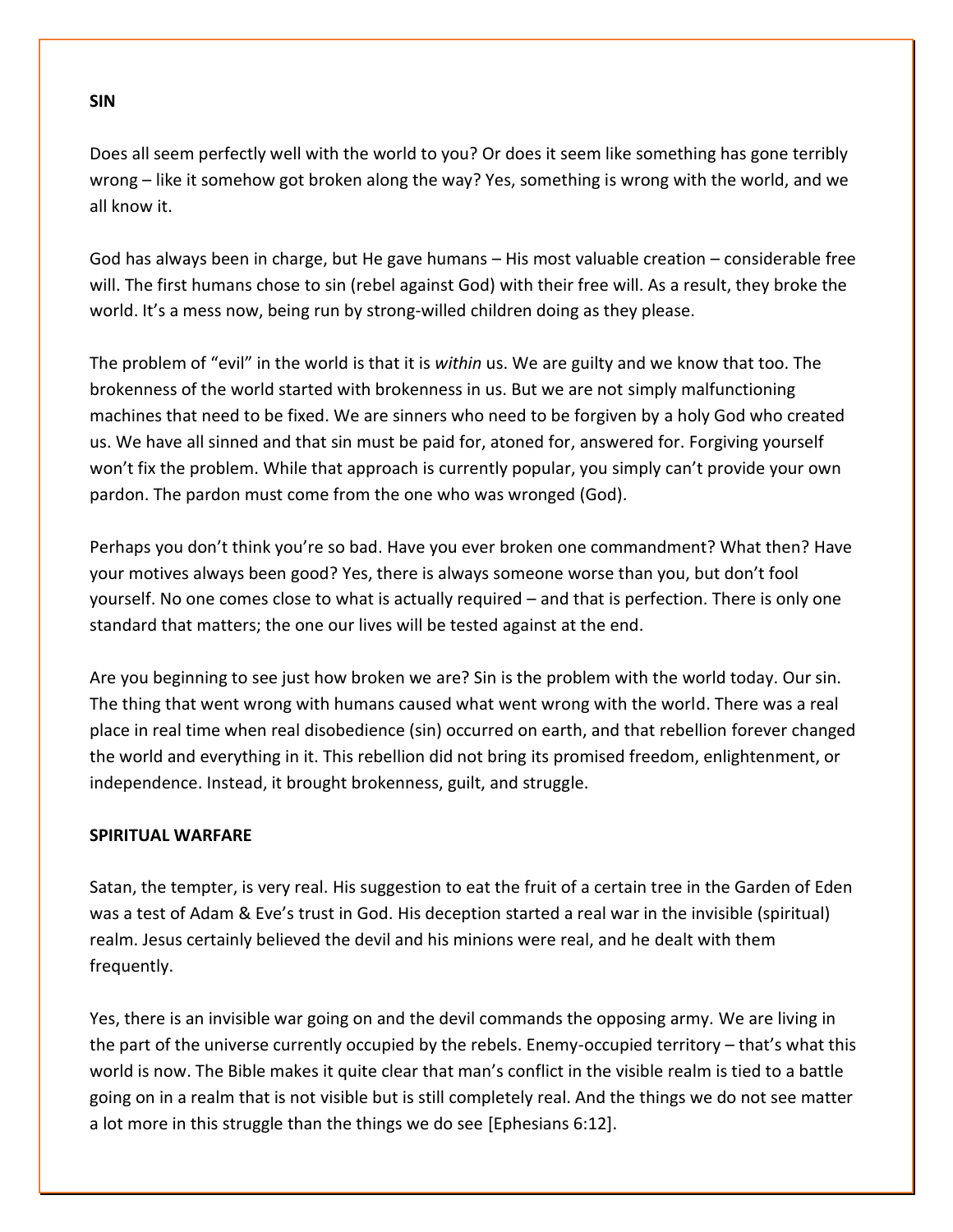Was it worth the risk for God to give us free will? It's hard to know how He truly feels about it. Yes, free will is what made evil possible, but it's also the only thing that makes love and goodness and joy possible (or worth having). God wanted His creatures to *voluntarily* choose to be united with Him. And for that, they must be free.

Humans did not use their freedom well, that's all we know for sure. We used it to rebel. When Adam & Eve disobeyed at the very beginning, they betrayed God and damaged everything. Now bad things happen in a broken world. That is not what He originally intended nor hoped for.

Many ask why a good God would allow evil in the world. God is not obligated to use His power to prevent all evil. He gave man free will and man does not always choose wisely. And occasionally, God will allow some evil in order to produce a greater good later (like a parent allowing their child to get a necessary, but painful, shot).

God is both loving and just. As such, there must be payment for evil and sin. Man must pay for his sins but cannot do so on his own. He must be "freed" from them. But slaves can't free themselves. They need a rescuer.

## **JESUS**

God initiated a rescue plan: JESUS. Scholars, both liberal and conservative, overwhelmingly agree that Jesus of Nazareth was a real man in history and that the Gospels, for the most part, tell the story of His life accurately. There is an abundance of reliable historical evidence with many mentions of Jesus from a wide variety of sources. People who think Jesus never existed are simply not acquainted with the ample research (even by secular historians) that provides abundant evidence for His life.

Jesus was a real human just like us (albeit born via a miraculous virgin birth). While on earth, He claimed to be God. This earned Him a death sentence. Now this man was either just what He said or a lunatic. It seems obvious to me that He was not a lunatic, so however strange or terrifying or unlikely it may seem, I have to accept the view that He was and is God, in human form.

Why? What was the purpose of His coming to earth? Because He had to undo what the devil had done in the Garden of Eden.

Jesus didn't just come to "teach." God had already sent plenty of prophets to do that before. He also didn't come to address "social justice" issues. John's favored account of the Gospel doesn't even address social justice. Jesus helped EVERYONE that came to Him – rich or poor. The divide for Jesus was not rich versus poor, but repentant versus proud. Miss that and you miss everything.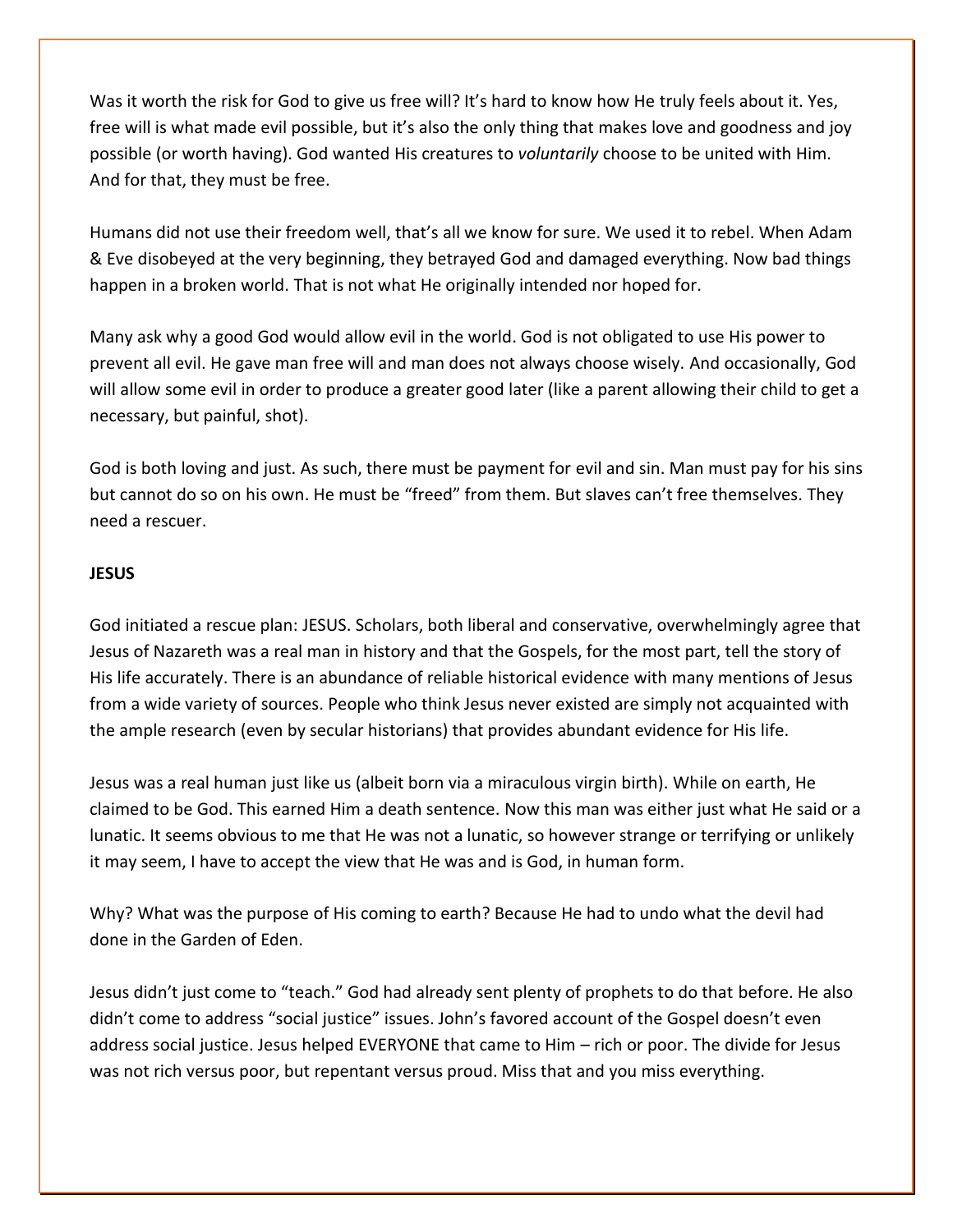Look into any Christian writing and you will find that they are constantly talking about Jesus' death. It is obvious that Christians think the main point of the story lies there. They believe the primary thing He came to earth to do was to suffer and be killed.

As a result of sin and rebellion, man owed a debt he could not pay. God Himself, perfect, would give His own Son as the payment. A sacrifice, so to speak. There is no other worldview that describes a personal, humble, Savior giving up His life like Jesus did. It was an unimaginable sacrifice to be sure.

## **THE CROSS**

In Jewish culture and custom of that time, animals were sacrificed for the sins of the people. The innocent had to forfeit their life for the guilty. This provided a temporary fix, but the sacrifices had to be repeated as sins were repeated.

Jesus surrendered His own life as a sacrifice to save us sinners. He was born to die. He was not a victim. This is what He chose; what He wanted to do. And this we find in the birth narratives everywhere. God tells Joseph that Mary "will give birth to a son, and you will give him the name Jesus, for he will save his people from their sins" [Matthew 1:21]. Thirty years later, John the Baptist points at the Lord Jesus Christ and says, "Behold the Lamb of God who takes away the sin of the world" [John 1:29].

On this point, Jesus speaks clearly about Himself:

- God did not send his Son into the world to condemn the world, but to save the world through Him [John 3:17].
- The Son of Man came to seek and save the lost [Luke 19:10].
- I have not come to call the righteous, but sinners to repentance [Luke 5:32].
- I lay down my life so that I may take it up again. No one has taken it away from me, but I lay it down of my own initiative [John 10:18].
- The Son of Man did not come to be served, but to serve, and to give his life as a ransom for many [Matthew 20:28].

Before He died, a single word fell from His lips. It was **tetelestai**: meaning "it is finished, it is accomplished, the debt has been paid." This "marvelous exchange" explains why Jesus is the only way to salvation. *He's the only one who fixed the problem.*

Is there only one way to heaven? It does seem narrow-minded. But Christians promote this view because Jesus said it Himself – we didn't make it up. That's why the early church was called "The Way." Christians believe that Christ was killed for our own benefit, that His death washed away our sins, and that by dying He disabled death itself. That is the story. That is Christianity. That is what must be believed.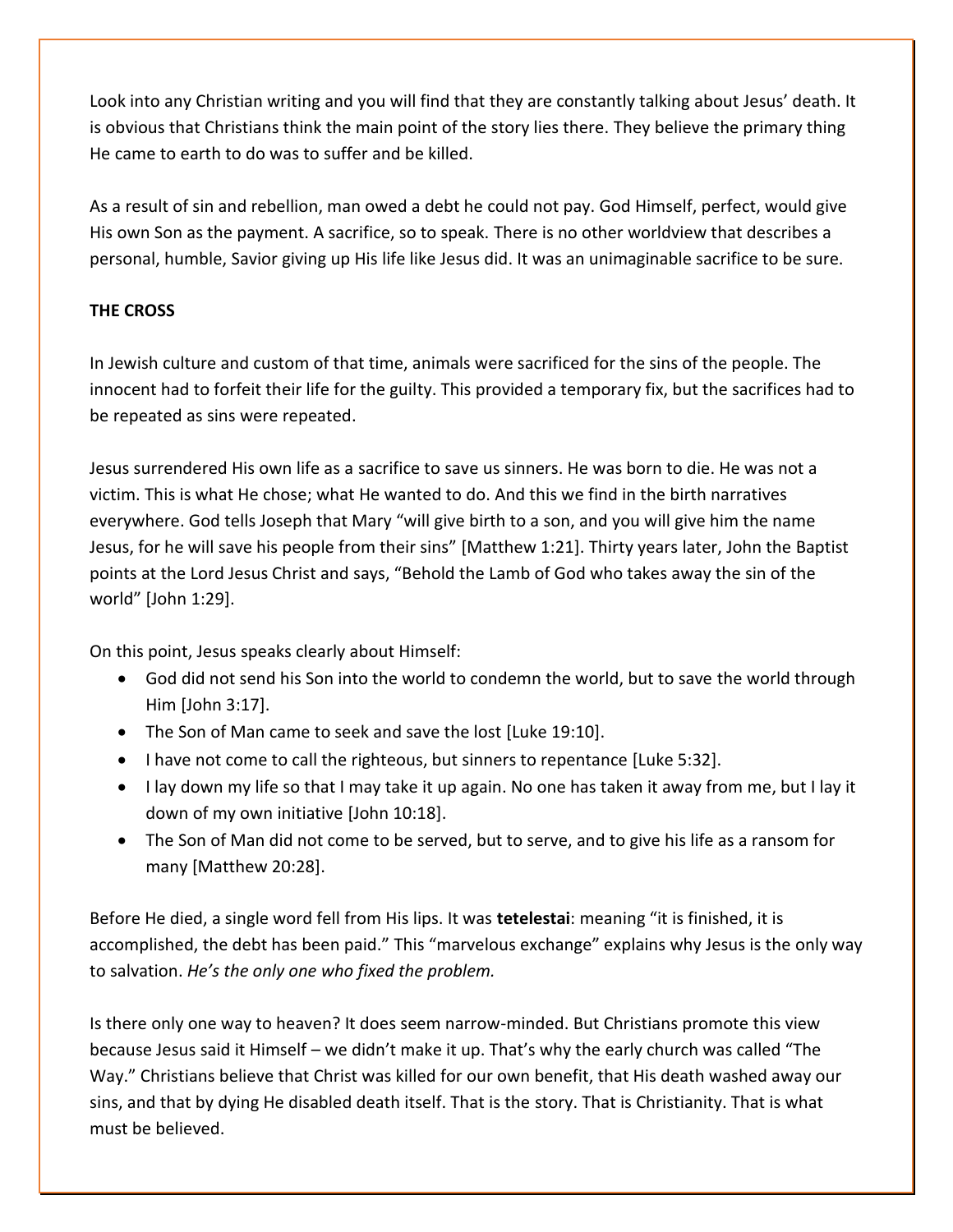#### **RESURRECTION**

On the third day, Jesus was raised to life. The authors of the Gospel accounts staked their very lives on what they shared about the resurrected Jesus. What did they have to gain by exaggerating or misrepresenting the facts? Nothing. There is no motive, nor evidence, that their account of the resurrection is distorted.

The vast majority of scholars – religious or not – agree on these four facts of history:

- 1. Jesus died on a Roman cross Friday and was buried in a tomb.
- 2. The tomb was empty on Sunday morning. No body was ever found.
- 3. Numerous witnesses testified at their own peril that they saw Jesus alive again after He died. He talked and ate with them.
- 4. Even skeptics (such as James, Thomas, and Saul) became so convinced that Jesus rose from the dead that they gave up their own lives for it.

Perhaps it was their imagination? No, there were too many witnesses (500+), too many times, in too many different places. They all hallucinated the exact same thing? No, imagining a risen Jesus will not do as an explanation and it does nothing to explain the empty tomb and the missing body. You can see why so many scholars are skeptical of that theory.

The resurrection facts have been confirmed by an exhaustive analysis of over 1400 academic sources. And who would lie or invent a story that would get them killed? No one ever recanted their testimony, even those who were tortured generations later. There's no real way to refute the resurrection, there's too much solid proof. And if the resurrection happened, everything else must be true as well. Why would God raise a heretic from the dead?

We have a resurrected Savior who died to save us from our sins. But that is not the end of the story…yet. There is more to come and we are now living somewhere in the "in between." Not everyone who will ask forgiveness from God has done so yet. So, we wait.

#### **THE END**

We live somewhere between Genesis and Revelation (the beginning and the end), and that is dangerous territory. From the moment of that original sin, the human race has been in the grip of a terrible conflict. A war rages, and every war has its battles, and every battle has its casualties.

We also know this war will have an end because the Author Himself has told us it will. There will be a victory. Evil will be punished. Wounds will be mended. Tears will be wiped away. The world will be made right again. Justice will have its day and multitudes will feel its force. In the meantime, those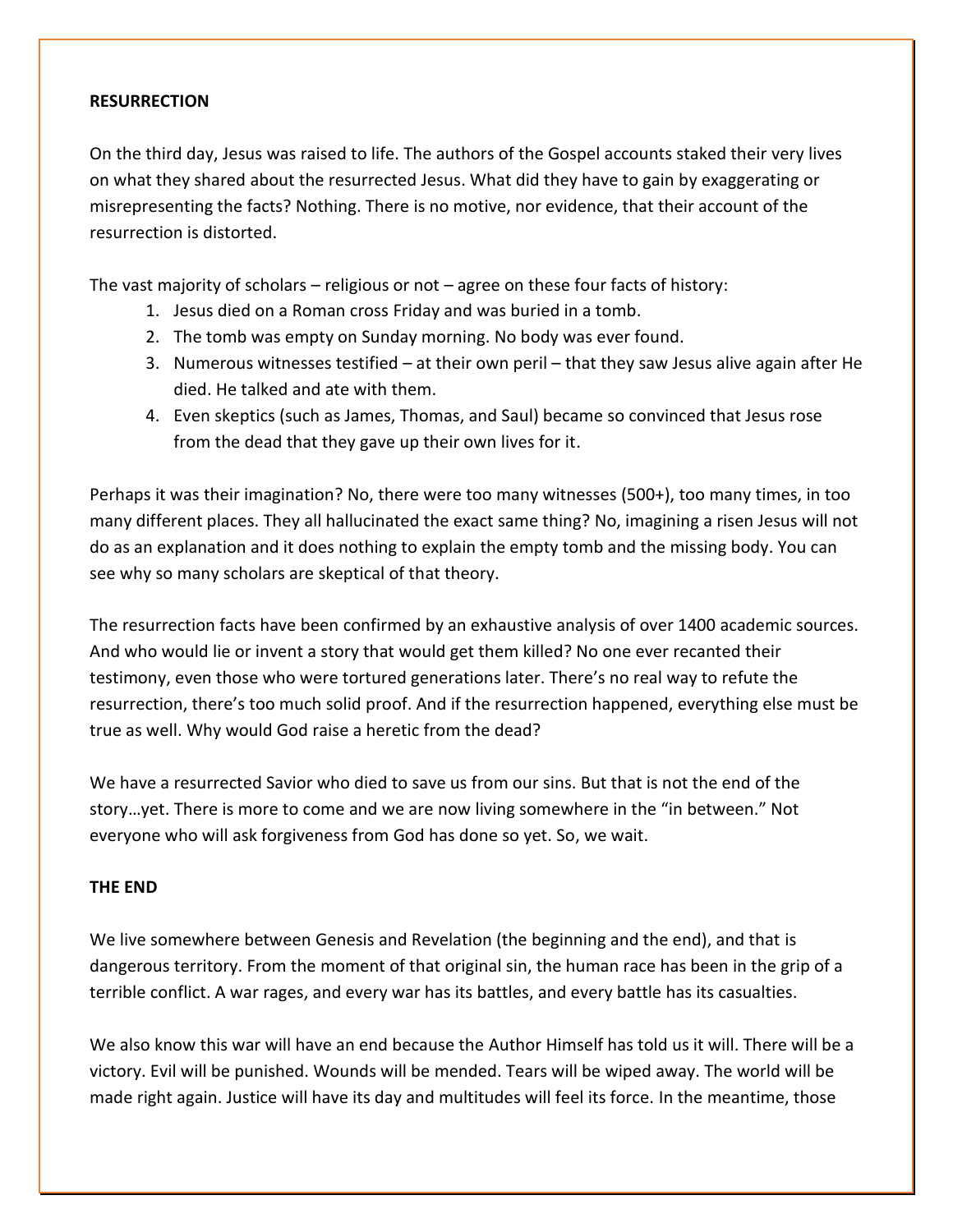who trust Him are not alone in the struggle, even though we take casualties. He is with us, always, in everything. That is His promise [Matthew 28:20, Hebrews 13:5].

The Bible ends with everyone living forever. But where? It turns out, most people do believe in a literal hell. Apparently, few believe they personally will be going there.

In the final days, certain books will be opened. God has kept a complete record of every sin – nothing missed. In the end, there will be both justice and mercy. In the Book of Life will be the names of those who requested mercy through Jesus, their Savior. Anyone whose name is not found in the Book of Life will be thrown into the lake of fire [Revelation 20:15]. This hell is an example of God's justice. Many will choose to decline His love and mercy while on earth, but they will not be given the option to decline His justice in the end.

In heaven, those who trusted in Jesus will be transformed, just like Him. We will have new perfect bodies. We will be reunited with loved ones who also believed. The city will be beautiful, with streets of gold, pearly gates, walls of brilliant jasper, and a river, clear as crystal, flowing from a throne nourishing a tree of life that bears fruit for the healing of the nations. The sound of these words washes over our souls, comforting us, reminding us of a purity that, because of Jesus, we possess before God. When we finally go home, we will not need these reminders. Purity will penetrate us so completely we will feel nothing else – no guilt, no brokenness, no shame. Mercy makes it so.

## **YOUR CHOICE**

Christianity offers something for nothing: actually, Jesus offers *everything* for nothing. In a sense, the whole Christian life consists of accepting this very remarkable offer. But the difficulty is recognizing that all we have done and can do is nothing.

When you put your trust in Jesus, it marks a radical change in loyalty. There is a change of mind that results in a change of heart that results in a change of direction. There is trust in the deepest sense, not just trust *for* something, but trust *in* Someone. Like the prodigal son, you are returning to the Father. There is a word for this turnaround, it's called repentance. You are turning from a life of selfishness and self-centeredness in which you are the center of everything to a life where God is the center of everything.

Why should you choose the Christian worldview? It's not the easiest path. Our culture is getting more and more hostile to it. You'll likely be called a hypocrite at some point. You don't get to be your own god anymore. It's not convenient. You must wrestle with sin instead of ignoring it. You must surrender your own plans and agenda. You must pick up your own cross and carry it. You must be willing to lose it all. But you can't ignore the facts presented here, even if you don't like them. It turns out that the Christian worldview is the best, most logical, explanation for this life and beyond.